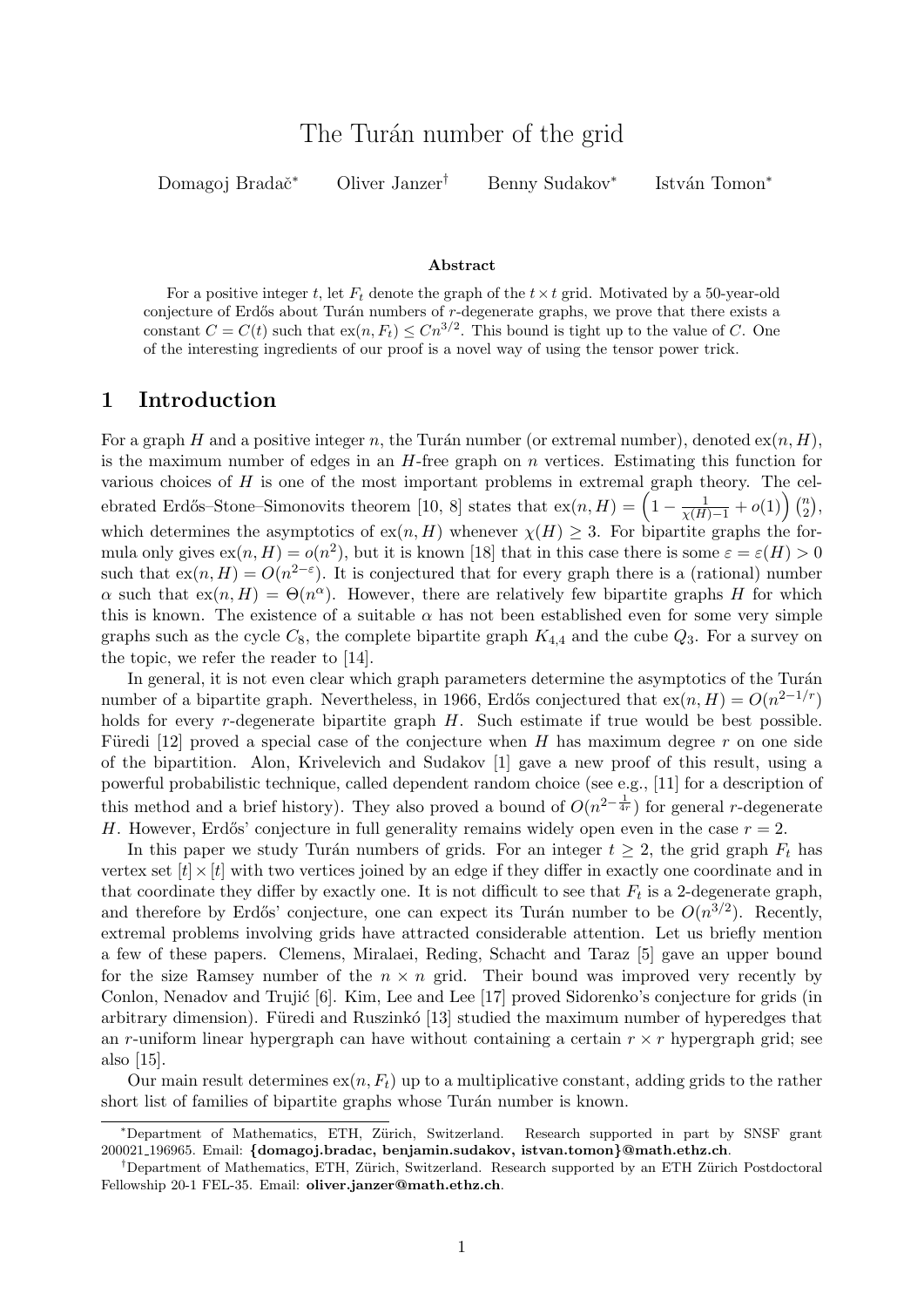<span id="page-1-0"></span>**Theorem 1.1.** For any integer  $t \geq 2$ , there exist positive real numbers  $c = c(t)$  and  $C = C(t)$ such that

$$
cn^{3/2} \le \text{ex}(n, F_t) \le Cn^{3/2}.
$$

In fact, our proof works for a slightly more general class of graphs. For graphs  $G$  and  $H$ , the Cartesian product  $G\Box H$  is the graph whose vertex set is  $V(G)\times V(H)$  and in which  $(u, v)$  is adjacent to  $(u', v')$  if and only if  $u = u'$  and  $vv' \in E(H)$  or  $uu' \in E(G)$  and  $v = v'$ . Writing  $P_t$  for the path with t vertices, our Theorem [1.1](#page-1-0) states that  $\exp(n, P_t \Box P_t) = \Theta_t(n^{3/2})$ . We can prove the following more general version.

<span id="page-1-1"></span>**Theorem 1.2.** For any tree T and any path P (each with at least one edge), there exist positive real numbers c and C such that

$$
cn^{3/2} \le \text{ex}(n, T\Box P) \le Cn^{3/2}.
$$

Since  $T\Box P$  contains the 4-cycle as a subgraph, the lower bound in Theorem [1.2](#page-1-1) follows from  $ex(n, C_4) = \Theta(n^{3/2})$  (see, e.g., [\[18\]](#page-8-2)).

The proof of Theorem [1.1](#page-1-0) consists of two parts. First, we prove that  $ex(n, F_t) = O_t(n^{3/2}(\log n)^t)$ . Then we get rid of the  $(\log n)^t$  factor using the tensor power trick. This technique was used by Alon and Ruzsa [\[2\]](#page-7-3) to give an elementary proof of the celebrated Sidorenko's conjecture for trees, which implies the Blakley-Roy matrix inequality [\[3\]](#page-7-4). The technique has also been used in many other areas, see, e.g., Tao [\[20\]](#page-8-9), who has collected a number of these applications. While the tensor power trick is usually used to remove a constant factor, in this problem we manage to remove a factor which is polylogarithmic in n. Our way of using this tool somewhat differs from previous applications. Notably, we cannot deduce the correct bound on  $ex(n, F_t)$  by proving the aforementioned weaker bound and applying it as a black box to the  $k^{th}$  tensor power  $G^k$  of the given graph G; instead we work directly with  $G<sup>k</sup>$  while keeping in mind the original graph G. To the best of our knowledge, this is the first application of the tensor power trick to Turán-type problems.

#### 1.1 An outline of the proof

In this section we give a sketch of the proof of  $ex(n, F_t) = O_t(n^{3/2}(\log n)^t)$ . Let G be an n-vertex graph with  $\alpha n^{3/2}$  edges, where  $\alpha = (\log n)^t$ . We want to show that G contains the  $t \times t$  grid as a subgraph. We may assume by standard reduction results that  $G$  is almost regular, that is,  $\Delta(G) \leq K\delta(G)$  for some absolute constant K.

An important element of the proof will be a careful count of the  $2 \times t$  grids (i.e. subgraphs isomorphic to  $P_2 \Box P_t$ ) in G. This graph will be the building block for our  $t \times t$  grids. More precisely, note that we can obtain an  $(s + 1) \times t$  grid by gluing a  $2 \times t$  grid to an  $s \times t$  grid along some side of length  $t-1$ . Thus, by successively attaching  $2 \times t$  grids, we end up with a  $t \times t$  grid as long as the attached  $2 \times t$  grids do not intersect the already existing grid in any vertex other than the ones on the boundary that are to be glued.

It is not too hard to see that G contains roughly at least as many  $2 \times t$  grids as a random graph with the same edge density, namely  $\alpha^{3t-2} n^{t/2+1}$ . By the maximum degree condition, the number of paths of length  $t-1$  in G is at most about  $\alpha^{t-1}n^{t/2+1/2}$  (ignoring absolute constant factors). This is promising as it shows that on average a path of length  $t-1$  can be extended to many (at least  $\alpha^{2t-1}n^{1/2}$ ) 2 × t grids. As long as we can make sure that not too many of these extensions contain any fixed vertex, we can conclude that G contains a  $t \times t$  grid. However, this is a significant obstacle since in general we do not have any good upper bound on the number of extensions of a path to a  $2 \times t$  grid which contain a given vertex. For this reason, we will look at a certain subfamily F of all  $2 \times t$  grids such that  $|\mathcal{F}|$  is still large enough, but for which we will be able to bound efficiently the number of members of  $\mathcal F$  that extend a fixed path of length  $t-1$ and contain a fixed vertex.

In order to describe F, it is helpful to label the vertices of the  $2 \times t$  grid. Let us call them  $x_1, x_2, \ldots, x_t, y_1, y_2, \ldots, y_t$  where  $x_1 x_2 \ldots x_t$  and  $y_1 y_2 \ldots y_t$  are paths of length  $t-1$ , and  $x_i y_i$  is an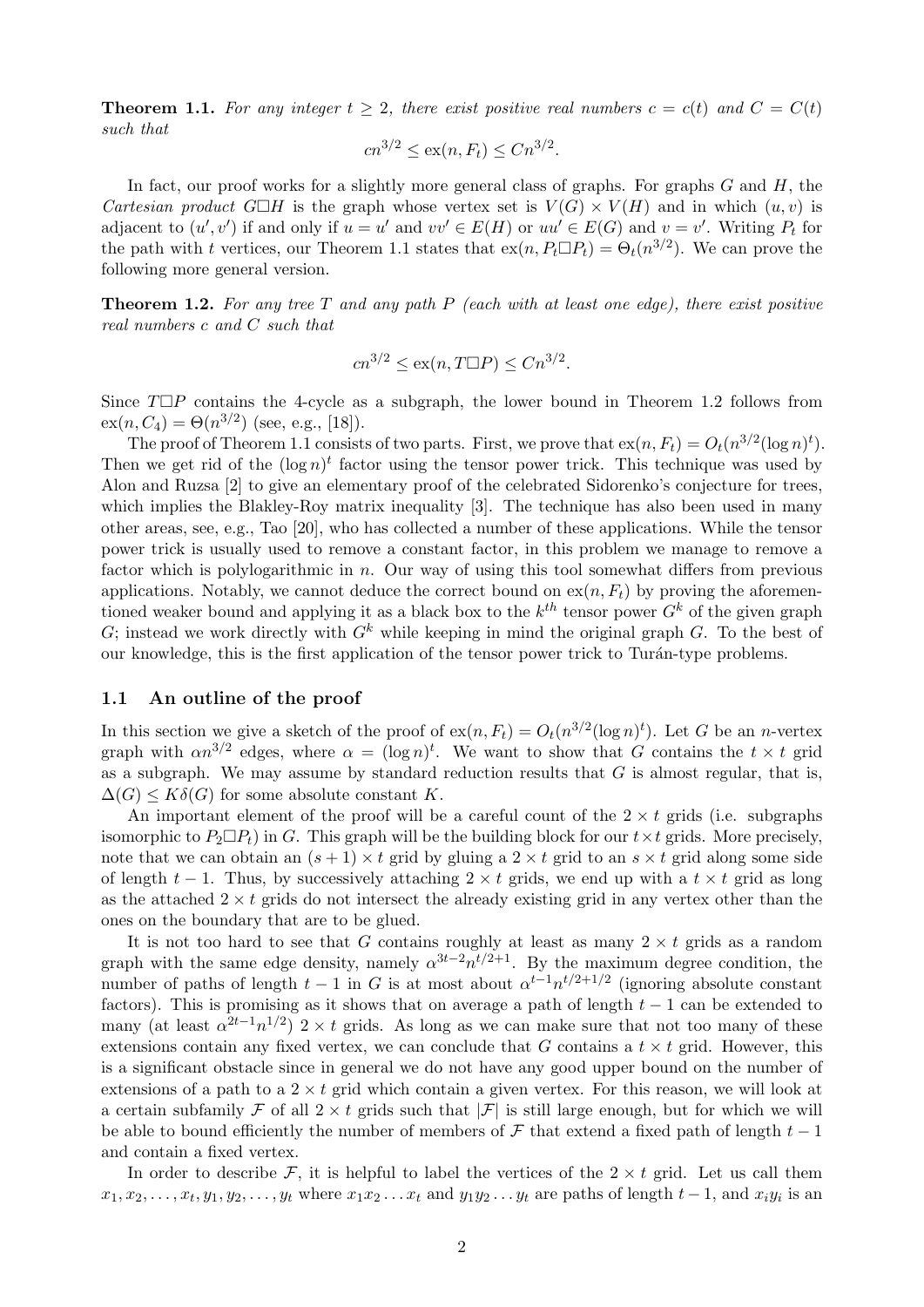edge for every i. Now F will consist of those  $2 \times t$  grids in G for which the codegree of  $x_{i+1}$  and  $y_i$ (in G) is at most  $s_i$  for each  $1 \le i \le t-1$ , where  $s_1, s_2, \ldots, s_{t-1}$  depend on the graph G. We claim that for suitable choices of  $s_1, \ldots, s_{t-1} \geq \alpha, |\mathcal{F}|$  is at least about  $n(\alpha n^{1/2})^t s_1 s_2 \ldots s_{t-1}/(\log n)^{t-1}$ . Note that there is a trade-off between the control on the co-degrees and the lower bound on  $|\mathcal{F}|$ : the weaker control we have on the co-degrees, the bigger  $\mathcal F$  is guaranteed to be.

Before we explain how we obtain the lower bound on  $|\mathcal{F}|$ , let us see how this guarantees that a  $t \times t$  grid can be found. The number of paths of length  $t-1$  in G is about  $n(\alpha n^{1/2})^{t-1}$ , so on average a path of length  $t-1$  extends to at least  $\alpha n^{1/2} s_1 s_2 \dots s_{t-1}/(\log n)^{t-1}$  members of F. What we need to show is that only a small proportion of those can contain a fixed vertex. For this, fix the (images of the) vertices  $x_1, \ldots, x_t$  and let us count how many members of F extend these vertices which map  $y_j$  to a fixed vertex  $u \in V(G)$  where  $2 \leq j \leq t$  is given (the case  $j = 1$ is slightly different but arguably easier). Note that  $y_1$  has to be a neighbour of  $x_1$ , so there are at most  $\Delta(G) \approx \alpha n^{1/2}$  choices for it. Then  $y_2$  has to be a common neighbour of  $x_2$  and  $y_1$ , both of which are already fixed and need to have codegree at most  $s_1$  by the definition of  $\mathcal{F}$ , so there are at most  $s_1$  choices for  $y_2$ . Similarly, since  $y_i$  needs to be a common neighbour of  $x_i$  and  $y_{i-1}$ , once  $y_1, y_2, \ldots, y_{i-1}$  have been chosen, there are at most  $s_{i-1}$  choices for  $y_i$ . Moreover, there is a unique choice for  $y_i$  as we are counting only those extensions which map  $y_i$  to u. Altogether, we get at most  $\alpha n^{1/2} s_1 s_2 \dots s_{j-2} s_j \dots s_{t-1}$  extensions mapping  $y_j$  to u. Since  $s_{j-1} \geq \alpha = (\log n)^t$ , we have that  $\alpha n^{1/2} s_1 s_2 \dots s_{j-2} s_j \dots s_{t-1} = o(\alpha n^{1/2} s_1 s_2 \dots s_{t-1}/(\log n)^{t-1})$ , so the number of extensions of any  $x_1, \ldots, x_t$  to a member of F mapping  $y_i$  to u is indeed negligible compared to the typical number of extensions of a fixed  $x_1, \ldots, x_t$  to a member of F. Moreover, since the conditions on  $\mathcal F$  are symmetrical with respect to x and y, only a small proportion of all extensions of a given embedding of the  $y_i$ 's to a member of  $\mathcal F$  use any given vertex. It is not hard to see that this implies that a  $t \times t$  grid can be found in G.

We conclude this outline by sketching how to find enough  $2 \times t$  grids satisfying the codegree conditions. We first choose  $x_1$  and  $y_1$  for which there are  $n \cdot \alpha n^{1/2}$  possibilities. Then we choose  $x_2$ to be a neighbour of  $x_1$  which can be done in  $\alpha n^{1/2}$  many ways. By dyadic pigeonholing, there is some  $s_1$  such that for at least  $1/\log n$  proportion of all the partial  $2 \times t$  grids that were constructed so far, the codegree of  $x_2$  and  $y_1$  is around  $s_1$  (up to a constant factor). For each of these partial grids, we can choose  $y_2$  in around  $s_1$  many ways. Then we choose  $x_3$  to be an arbitrary neighbour of  $x_2$  and again apply dyadic pigeonholing to keep at least  $1/\log n$  proportion of our partial grids in all of which  $x_3$  and  $y_2$  have codegree around  $s_2$ . Continuing this process, we end up with the desired number of  $2 \times t$  grids. In turning this into a rigorous proof, the difficulty is making sure that  $s_1, s_2, \ldots, s_{t-1}$  are at least  $\alpha$  (or even that there is always at least one choice for  $y_i$  which is different from  $x_1, y_1, x_2, y_2, \ldots, x_{i-1}, y_{i-1}$ .

**Notation.** For a graph G, we use  $\delta(G)$ ,  $\bar{d}(G)$  and  $\Delta(G)$  to denote the minimum, average and maximum degree of G, respectively. For vertices  $u, v \in V(G)$ , we write  $d_G(u, v)$  for the codegree of u and v in  $G$ . We omit floor and ceiling signs whenever this does not affect the argument. All logarithms are to the base 2.

# 2 The proof of Theorem [1.2](#page-1-1)

A graph G is called K-almost-regular if  $\Delta(G) \leq K\delta(G)$ . A well-known regularization lemma of Erdős and Simonovits [\[9\]](#page-8-10) allows us to restrict our attention to almost-regular graphs. We use the following version of the lemma proved by Jiang and Seiver.

<span id="page-2-0"></span>**Lemma 2.1** (Jiang–Seiver [\[16\]](#page-8-11)). Let  $\varepsilon$ , c be positive reals, where  $\varepsilon < 1$  and  $c \geq 1$ . Let n be a positive integer that is sufficiently large as a function of  $\varepsilon$ . Let G be a graph on n vertices with  $e(G) \geq cn^{1+\varepsilon}$ . Then G contains a K-almost-regular subgraph G' on  $m \geq n^{\frac{\varepsilon-\varepsilon^2}{2+2\varepsilon}}$  vertices such that  $e(G') \geq \frac{2c}{5}m^{1+\varepsilon}$  and  $K = 20 \cdot 2^{\frac{1}{\varepsilon^2}+1}$ .

As discussed in the proof outline, the first step of our argument is to find many  $2 \times t$  grids with bounds on the codegree of certain pairs. In order to do this, we would like to assume that for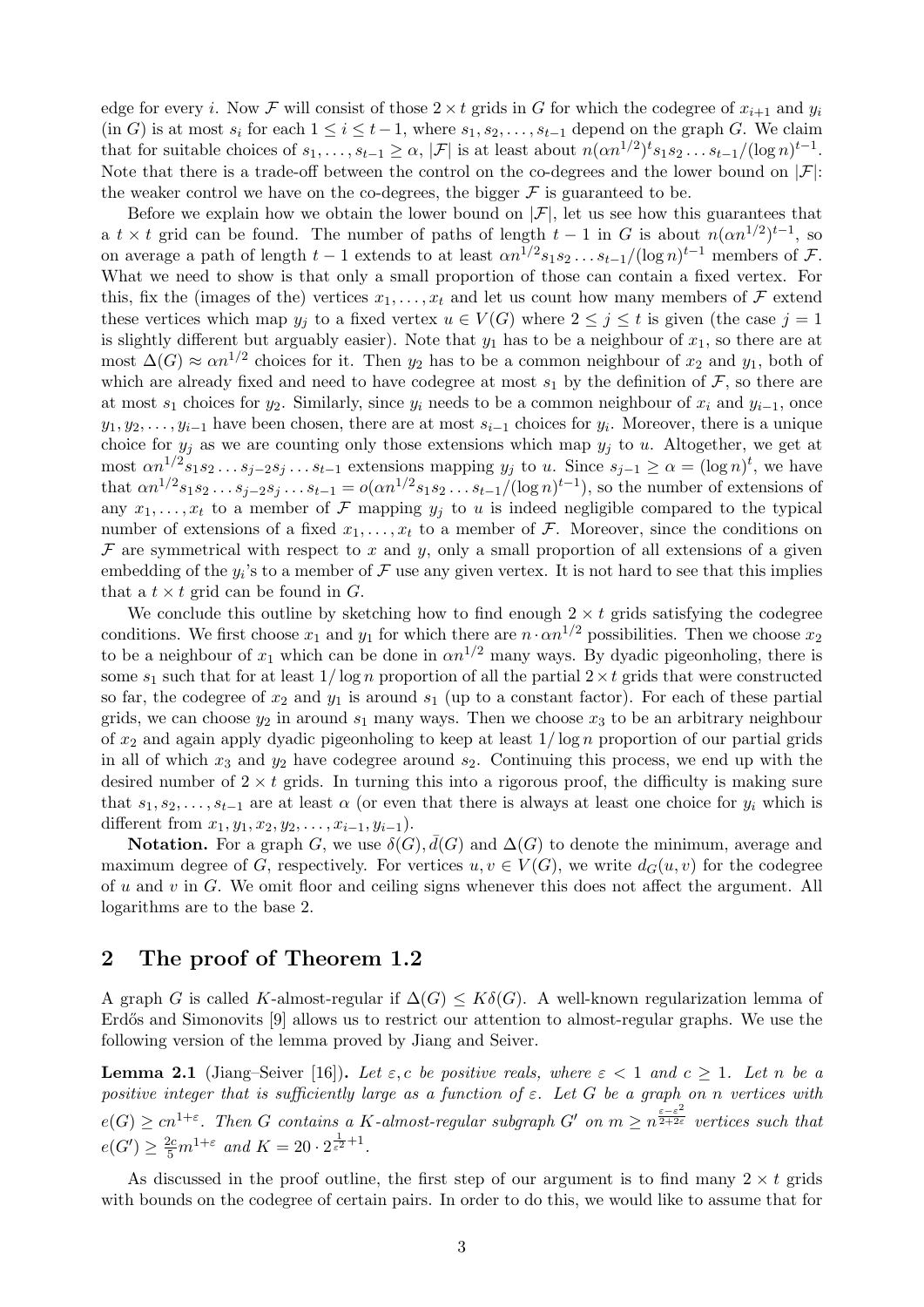each edge uv, there are  $\Omega(d(G))$  neighbours w of u such that  $d(v, w) \geq C$ , where C is some large constant. If C is much larger than t, then this allows us to extend a  $2 \times s$  grid to a  $2 \times (s + 1)$ grid in  $\Omega(d(G) \cdot C)$  many ways. The following lemma allows us to find a large subgraph with the property mentioned above.

<span id="page-3-0"></span>**Lemma 2.2.** Let G be an n-vertex graph with  $\alpha n^{3/2}$  edges. Then G has a subgraph H on the same vertex set such that  $e(H) \geq \frac{1}{2}$  $\frac{1}{2}\alpha n^{3/2}$  and for any  $uv \in E(H)$ , u has at least  $\frac{1}{8}\alpha n^{1/2}$  neighbours w in H such that  $d_H(v, w) \geq \alpha^2/32$ .

**Proof.** Let us define a sequence  $G_0 \supset G_1 \supset G_2 \supset \dots$  of graphs as follows. We set  $G_0 = G$ . Having defined  $G_i$ , if there is a vertex  $u \in V(G_i)$  with  $1 \leq d_{G_i}(u) \leq \frac{1}{4}$  $\frac{1}{4}\alpha n^{1/2}$ , then choose such a vertex and let  $G_{i+1}$  be the graph obtained from  $G_i$  by deleting all edges incident to u. Call this deletion type 1. If no such vertex exists but there is an edge  $uv \in E(G_i)$  for which u has less than  $\frac{1}{8}\alpha n^{1/2}$  neighbours w in  $G_i$  satisfying  $d_{G_i}(v, w) \ge \alpha^2/32$ , then let  $G_{i+1} = G_i - uv$ . Call this deletion type 2. If no such vertex or edge exists, then set  $H = G_i$  and terminate the process.

Now for any  $uv \in E(H)$ , it follows immediately from the definition that u has at least  $\frac{1}{8} \alpha n^{1/2}$ neighbours w in H such that  $d_H(v, w) \ge \alpha^2/32$ . It remains to check that  $e(H) \ge \frac{1}{2}$  $\frac{1}{2}\alpha n^{3/2}$ , or equivalently that  $e(G) - e(H) \leq \frac{1}{2}$  $rac{1}{2}\alpha n^{3/2}$ .

We shall prove that at most  $\frac{1}{4}\alpha n^{3/2}$  edges are deleted in type 1 deletions and at most  $\frac{1}{4}\alpha n^{3/2}$ edges are deleted in type 2 deletions. Indeed, there are at most  $n$  type 1 deletion steps and each of them removes at most  $\frac{1}{4}\alpha n^{1/2}$  edges, so it is clear that at most  $\frac{1}{4}\alpha n^{3/2}$  edges are removed during type 1 deletions.

Since in each type 2 deletion, we remove precisely one edge, it suffices to prove that there are at most  $\frac{1}{4}\alpha n^{3/2}$  such deletions throughout the process. Assume that the edge uv gets deleted from  $G_i$ because u has less than  $\frac{1}{8}\alpha n^{1/2}$  neighbours w in  $G_i$  such that  $d_{G_i}(v, w) \ge \alpha^2/32$ . Since no deletion of type 1 was applied to  $G_i$ , but there is an edge in  $G_i$  incident to u, we have  $d_{G_i}(u) > \frac{1}{4}$  $rac{1}{4}\alpha n^{1/2}$ . It follows that u has more than  $\frac{1}{8}\alpha n^{1/2}$  neighbours w in  $G_i$  such that  $d_{G_i}(v, w) < \alpha^2/32$ . For each such v, u is a common neighbour of v and w, so  $d_{G_{i+1}}(v, w) = d_{G_i}(v, w) - 1$ . However, the condition  $d_{G_i}(v, w) < \alpha^2/32$  shows that any pair  $(v, w)$  of vertices can "play this role" in at most  $\alpha^2/32$  type 2 deletions. Thus, there are at most  $\frac{n^2 \cdot \alpha^2/32}{\frac{1}{8}\alpha n^{1/2}} = \frac{1}{4}$  $\frac{1}{4}\alpha n^{3/2}$  type 2 deletions in the process.  $\Box$ 

Combining the previous two lemmas, we have the following.

<span id="page-3-1"></span>**Lemma 2.3.** Let G be an n-vertex graph with  $\alpha n^{3/2}$  edges, where  $\alpha \geq 10$  and n is sufficiently large. Then G has a subgraph H on  $m \geq n^{1/12}$  vertices such that for some  $\alpha' \geq \alpha/20$ ,  $e(H) \geq$  $\alpha'm^{3/2}, \Delta(H) \leq 12000 \alpha' m^{1/2}$  and for any  $uv \in E(H)$ , u has at least  $\alpha'm^{1/2}$  neighbours w in H satisfying  $d_H(v, w) \geq \alpha'$ .

**Proof.** We apply Lemma [2.1](#page-2-0) to G to obtain a K-almost-regular subgraph  $H_0$  on  $m \geq n^{1/12}$ vertices with  $e(H_0) = \alpha_0 m^{3/2}$ , where  $K = 640$  and  $\alpha_0 \geq \frac{2}{5}$  $\frac{2}{5}\alpha \geq 4$ . Set  $\alpha' = \alpha_0/8 \geq \alpha/20$ . Applying Lemma [2.2](#page-3-0) to  $H_0$  gives us a subgraph  $H \subseteq H_0$  such that  $e(H) \geq \frac{1}{2}$  $\frac{1}{2}\alpha_0 m^{3/2} \ge \alpha' m^{3/2}$  and for any  $uv \in E(H)$ , u has at least  $\frac{1}{8}\alpha_0 m^{1/2} = \alpha' m^{1/2}$  neighbours w in H such that  $d_H(v, w) \ge \alpha_0^2/32 \ge \alpha'$ . Finally,  $\Delta(H) \leq \Delta(H_0) \leq K \delta(H_0) \leq K \bar{d}(H_0) = 2K\alpha_0 m^{1/2} = 16K\alpha' m^{1/2} < 12000\alpha' m^{1/2}$ , as claimed.  $\Box$ 

By Lemma [2.3,](#page-3-1) in order to prove Theorem [1.2](#page-1-1) it suffices to consider host graphs  $G$  on  $n$  vertices, where n is sufficiently large, which satisfy the following, for a sufficiently large constant  $\alpha$ :

- <span id="page-3-2"></span>a)  $e(G) \ge \alpha n^{3/2}$ ,
- b)  $\Delta(G) \leq K \alpha n^{1/2}$ , where  $K = 12000$ ,
- <span id="page-3-3"></span>c) for any  $uv \in E(G)$ , u has at least  $\alpha n^{1/2}$  neighbours w in G such that  $d_G(v, w) \geq \alpha$ .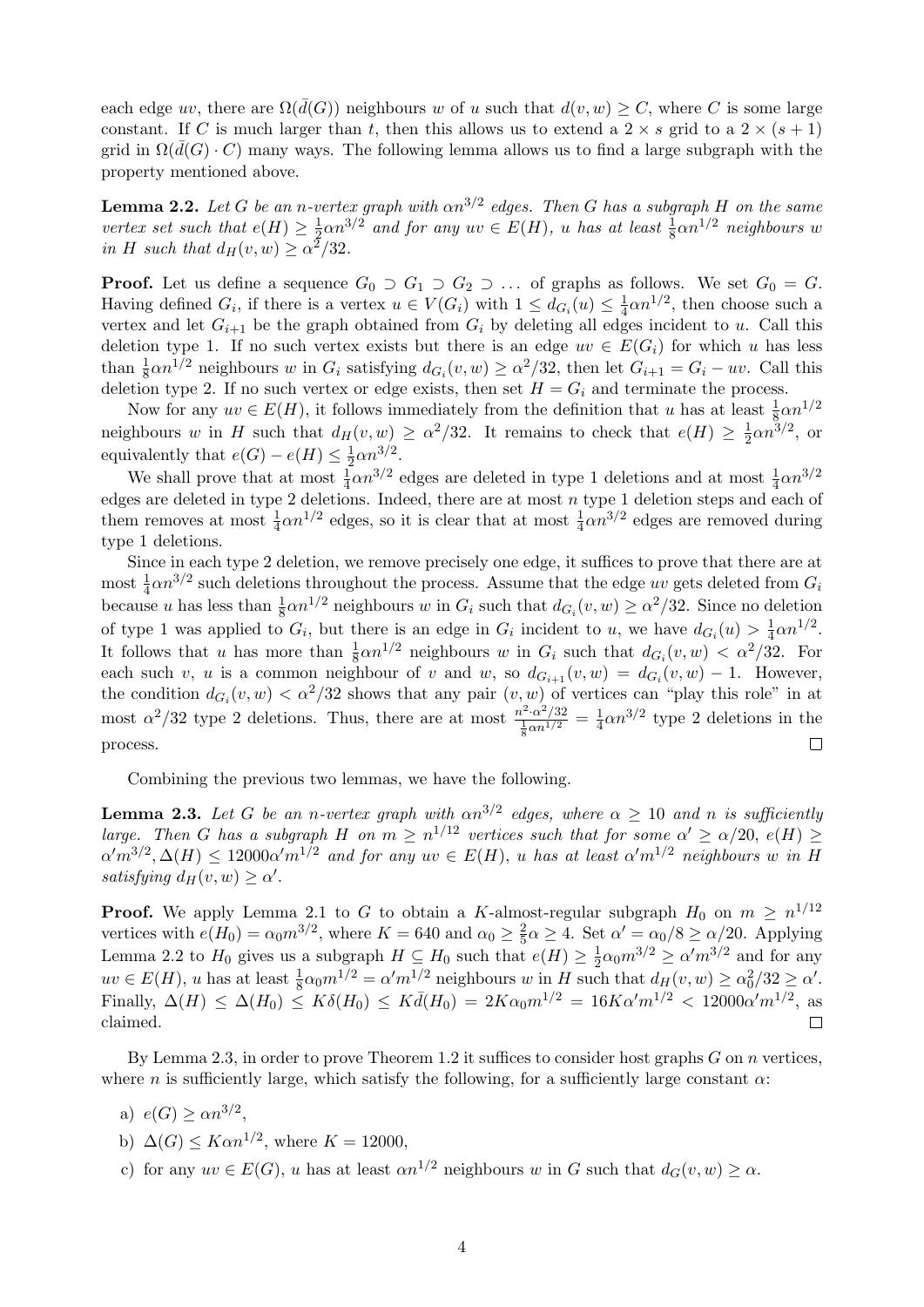From now on, we fix a large constant  $\alpha$  to be chosen later and let G be a graph on n vertices, which satisfies  $a$ –[c\).](#page-3-3)

Let  $G^k$  be the graph whose vertex set is  $V(G)^k$  and in which  $(u_1, \ldots, u_k)$  and  $(v_1, \ldots, v_k)$  are adjacent if  $u_jv_j \in E(G)$  for all  $1 \leq j \leq k$ . This graph is called the  $k^{th}$  tensor power of G. We use bold characters to denote vertices of the graph  $G^k$  and for  $\mathbf{x} \in G^k$ ,  $j \in [k]$ , we denote by  $\mathbf{x}(j)$  the  $j<sup>th</sup>$  coordinate of **x**, which is a vertex of G.

**Definition 2.4.** In a graph H, a t-ladder is a 2t-tuple  $(x_1, y_1, \ldots, x_t, y_t) \in V(H)^{2t}$  such that for each  $1 \le i \le t - 1$ ,  $x_i x_{i+1}, y_i y_{i+1}, x_i y_i \in E(H)$  and  $x_i y_t \in E(H)$ .

For real numbers  $s_1, \ldots, s_{t-1}$ , we call a t-ladder  $(\mathbf{x}_1, \mathbf{y}_1, \ldots, \mathbf{x}_t, \mathbf{y}_t)$  in  $G^k$   $(s_1, s_2, \ldots, s_{t-1})$ -good if

- for each  $1 \leq i \leq t-1$ ,  $d_{G^k}(\mathbf{x}_{i+1}, \mathbf{y}_i) \leq s_i$ ,
- for each  $1 \leq i \leq t-1, 1 \leq j \leq k$ ,  $d_G(\mathbf{x}_{i+1}(j), \mathbf{y}_i(j)) \geq \alpha$  and
- for each  $1 \leq j \leq k$ , the vertices  $\mathbf{x}_1(j), \ldots, \mathbf{x}_t(j), \mathbf{y}_1(j), \ldots, \mathbf{y}_t(j)$  are distinct.

<span id="page-4-0"></span>**Lemma 2.5.** There exist real numbers  $s_1, s_2, \ldots, s_{t-1} \geq 1$  for which the number of  $(s_1, \ldots, s_{t-1})$  $good$  t-ladders in  $G^k$  is at least

$$
\frac{\alpha^{tk}n^{(t/2+1)k}\prod_{i=1}^{t-1}s_i}{(4^{k+1}\log n^k)^{t-1}}.
$$

**Proof.** We prove the statement by induction on t. Since  $e(G) \ge \alpha n^{3/2}$ , we have  $e(G^k) \ge \alpha^k n^{3k/2}$ , so the statement holds for  $t = 1$ . Assume we have already found real numbers  $s_1, \ldots, s_{t-2} \geq \alpha$ and at least

$$
\frac{\alpha^{(t-1)k}n^{((t-1)/2+1)k}\prod_{i=1}^{t-2}s_i}{(4^{k+1}\log n^k)^{t-2}}
$$

 $(s_1, \ldots, s_{t-2})$ -good  $(t-1)$ -ladders in  $G^k$ . Note that for any such  $(t-1)$ -ladder  $(\mathbf{x}_1, \mathbf{y}_1, \ldots, \mathbf{x}_{t-1}, \mathbf{y}_{t-1})$ and any  $1 \leq j \leq k$ , we have  $\mathbf{x}_{t-1}(j)\mathbf{y}_{t-1}(j) \in E(G)$ . Hence, by [c\),](#page-3-3)  $\mathbf{x}_{t-1}(j)$  has at least  $\alpha n^{1/2}$  neighbours w in G such that  $d_G(w, \mathbf{y}_{t-1}(j)) \geq \alpha$ . So  $\mathbf{x}_{t-1}$  has at least  $(\frac{1}{2}\alpha n^{1/2})^k$  neighbours  $\mathbf{x}_t$  in  $G^k$ such that for all  $1 \leq j \leq k$ , we have that  $d_G(\mathbf{x}_t(j), \mathbf{y}_{t-1}(j)) \geq \alpha$  and  $\mathbf{x}_t(j)$  is distinct from  $\mathbf{x}_1(j), \ldots, \mathbf{x}_{t-1}(j), \mathbf{y}_1(j), \ldots, \mathbf{y}_{t-1}(j)$ . So there are at least

$$
\frac{\alpha^{(t-1)k}n^{((t-1)/2+1)k}\prod_{i=1}^{t-2}s_i}{(4^{k+1}\log n^k)^{t-2}}\cdot\left(\frac{1}{2}\alpha n^{1/2}\right)^k
$$

 $(2t-1)$ -tuples  $({\bf x}_1, {\bf y}_1, {\bf x}_2, \ldots, {\bf y}_{t-1}, {\bf x}_t)$  in  $G^k$  such that  $({\bf x}_1, {\bf y}_1, {\bf x}_2, \ldots, {\bf x}_{t-1}, {\bf y}_{t-1})$  is an  $(s_1, \ldots, s_{t-2})$ good  $(t-1)$ -ladder,  $\mathbf{x}_t$  is a neighbour of  $\mathbf{x}_{t-1}$  in  $G^k$  and for all  $1 \leq j \leq k$ , we have that  $\mathbf{x}_t(j)$  is distinct from  $\mathbf{x}_1(j), \ldots, \mathbf{x}_{t-1}(j), \mathbf{y}_1(j), \ldots, \mathbf{y}_{t-1}(j)$  and  $d_G(\mathbf{x}_t(j), \mathbf{y}_{t-1}(j)) \geq \alpha$ . Since  $v(G^k) = n^k$ , by dyadic pigeonholing, there is some  $s_{t-1} \geq 1$  (in fact,  $s_{t-1} \geq \alpha^k$ ) such that in at least  $1/\log n^k$ proportion of these tuples, we have  $s_{t-1}/2 < d_{G^k}(\mathbf{x}_t, \mathbf{y}_{t-1}) \leq s_{t-1}$ . For each such tuple, the number of ways to choose  $y_t$  to be a common neighbour of  $x_t$  and  $y_{t-1}$  in  $G^k$  is precisely  $\prod_{j=1}^k d_G(\mathbf{x}_t(j), \mathbf{y}_{t-1}(j))$ , and (since  $d_G(\mathbf{x}_t(j), \mathbf{y}_{t-1}(j)) \ge \alpha \ge 4t$ ), at least  $\prod_{j=1}^k \frac{1}{2}$  $\frac{1}{2}d_G(\mathbf{x}_t(j), \mathbf{y}_{t-1}(j))$ of these choices satisfy that  $y_t(j)$  is distinct from  $x_1(j), y_1(j), x_2(j), y_2(j), \ldots, x_t(j)$ . We have  $\prod_{j=1}^k \frac{1}{2}$  $\frac{1}{2}d_G(\mathbf{x}_t(j), \mathbf{y}_{t-1}(j)) = 2^{-k}d_{G^k}(\mathbf{x}_t, \mathbf{y}_{t-1}) \geq 2^{-(k+1)}s_{t-1}$ , so there are at least

$$
\frac{\alpha^{(t-1)k}n^{((t-1)/2+1)k}\prod_{i=1}^{t-2}s_i}{(4^{k+1}\log n^k)^{t-2}}\cdot\left(\frac{1}{2}\alpha n^{1/2}\right)^k\cdot\frac{s_{t-1}}{2^{k+1}\log n^k}\geq\frac{\alpha^{tk}n^{(t/2+1)k}\prod_{i=1}^{t-1}s_i}{(4^{k+1}\log n^k)^{t-1}}
$$

 $(s_1, \ldots, s_{t-1})$ -good t-ladders in  $G^k$ . This completes the induction step.

Recall that in the proof outline we showed that for a fixed path  $(x_1, \ldots, x_t)$  and a fixed additional vertex u, there are few ways to extend  $(x_1, \ldots, x_t)$  to (an analogue of) a good ladder containing u. Directly translating this argument to  $G^k$  would give us that for any  $(t-1)$ -path  $(\mathbf{x}_1, \ldots, \mathbf{x}_t)$ 

 $\Box$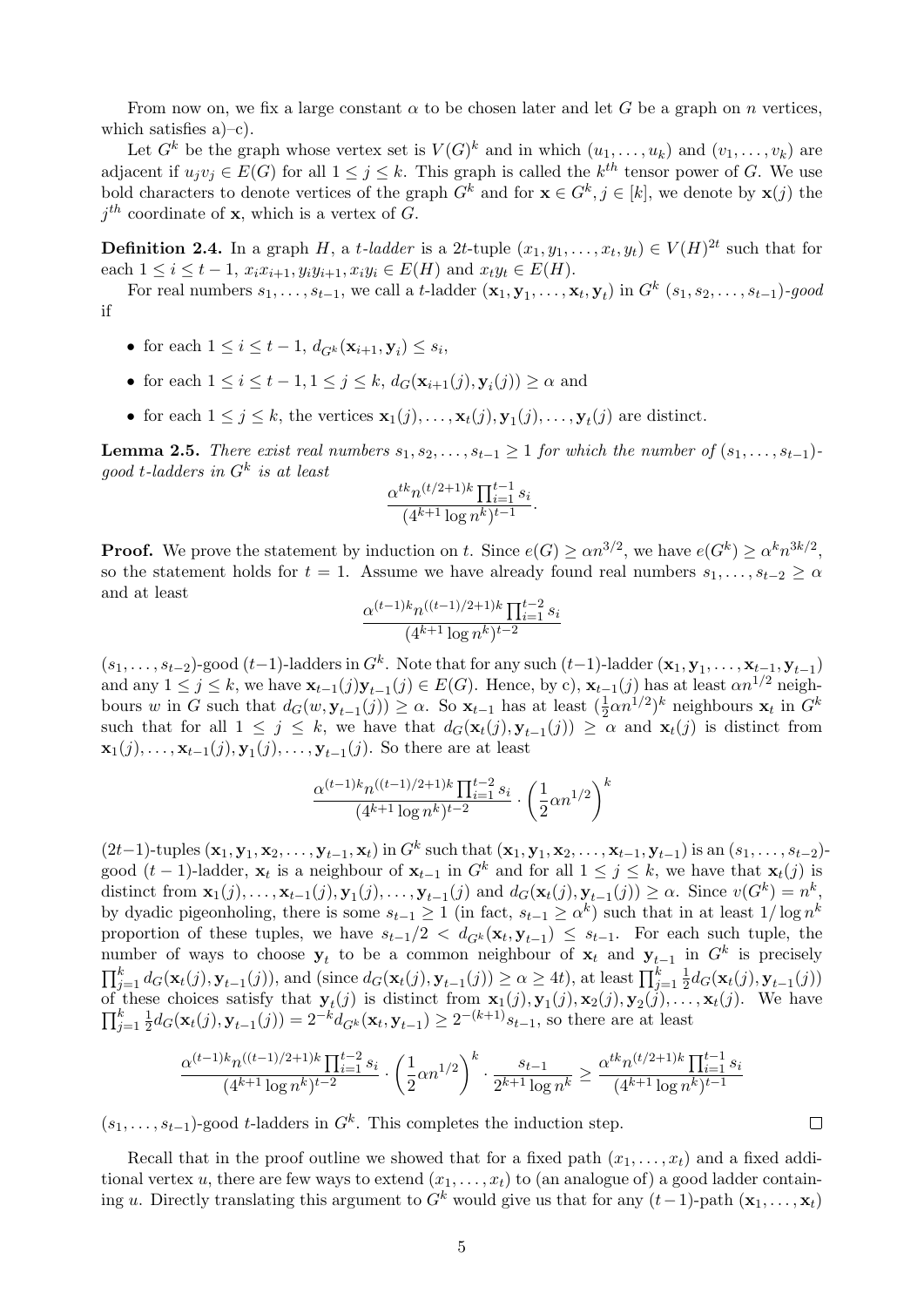in  $G^k$  and any  $\mathbf{u} \in V(G^k)$ , there are few ways to extend  $(\mathbf{x}_1,\ldots,\mathbf{x}_t)$  to an  $(s_1,\ldots,s_{t-1})$ -good t-ladder containing **u**. However, and this is where the advantage of working with  $G<sup>k</sup>$  is revealed, we can draw a similar conclusion even if we count the extensions that contain some fixed vertices of G in some subset  $J \subseteq [k]$  (rather than all) of the coordinates. Naturally, the bound on the number of extensions gets stronger the larger the set J.

<span id="page-5-2"></span>**Lemma 2.6.** Let  $s_1, \ldots, s_{t-1} \geq 1, 1 \leq \ell \leq t$ , let  $J \subset [k]$  and consider fixed vertices  $u_j \in V(G)$  for every  $j \in J$ .

- <span id="page-5-0"></span>(a) For any fixed  $x_1, \ldots, x_t \in V(G^k)$ , the number of  $(s_1, \ldots, s_{t-1})$ -good t-ladders in  $G^k$  of the  $\textit{form } (\textbf{\textit{x}}_1,\textbf{\textit{y}}_1,\textbf{\textit{x}}_2,\textbf{\textit{y}}_2,\dots,\textbf{\textit{x}}_t,\textbf{\textit{y}}_t) \text{ with } \textbf{\textit{y}}_\ell(j)=u_j, \textit{for all } j \in J, \textit{ is at most } \Delta(G)^k \prod_{i=1}^{t-1} s_i \cdot \alpha^{-|J|}.$
- <span id="page-5-1"></span>(b) For any fixed  $y_1, \ldots, y_t \in V(G^k)$ , the number of  $(s_1, \ldots, s_{t-1})$ -good t-ladders in  $G^k$  of the  $\textit{form } (\textbf{\textit{x}}_1,\textbf{\textit{y}}_1,\textbf{\textit{x}}_2,\textbf{\textit{y}}_2,\dots,\textbf{\textit{x}}_t,\textbf{\textit{y}}_t) \text{ with } \textbf{\textit{x}}_\ell(j) = u_j, \textit{for all } j \in J, \textit{ is at most } \Delta(G)^k \prod_{i=1}^{t-1} s_i \cdot \alpha^{-|J|}.$

**Proof.** We first prove [\(a\).](#page-5-0) Let us first assume that  $\ell = 1$ . Note that for every  $j \in [k]$ ,  $\mathbf{y}_1(j)$  is a neighbour of  $\mathbf{x}_1(j)$  in G and for each  $j \in J$ ,  $\mathbf{y}_1(j) = u_j$ . Hence, there are at most  $\Delta(G)^{k-|J|}$ possibilities for  $y_1$ . Furthermore, for each  $2 \le i \le t$ ,  $y_i$  is a common neighbour of  $x_i$  and  $y_{i-1}$  in  $G^k$ . Since in every  $(s_1, \ldots, s_{t-1})$ -good t-ladder,  $d_{G^k}(\mathbf{x}_i, \mathbf{y}_{i-1}) \leq s_{i-1}$ , there are at most  $s_{i-1}$  possibilities for  $y_i$  given  $y_1, \ldots, y_{i-1}$ . Altogether we get at most  $\Delta(G)^{k-|J|} \prod_{i=1}^{t-1} s_i \leq \Delta(G)^k \prod_{i=1}^{t-1} s_i \cdot \alpha^{-|J|}$ possibilities, where we used  $\Delta(G) \geq \alpha$ . This completes the proof of [\(a\)](#page-5-0) in the case  $\ell = 1$ .

Assume now  $\ell \geq 2$ . Since  $y_1$  is a neighbour of  $x_1$ , there are at most  $\Delta(G^k) = \Delta(G)^k$  choices for it. For any  $2 \leq i \leq \ell - 1$ ,  $y_i$  is a common neighbour of  $x_i$  and  $y_{i-1}$  in  $G^k$ , so given  $y_1, \ldots, y_{i-1}$ , there are at most  $s_{i-1}$  choices for it because we are only counting  $(s_1, \ldots, s_{t-1})$ -good t-ladders in  $G^k$ . Given  $\mathbf{y}_1,\ldots,\mathbf{y}_{\ell-1}$ , there are at most  $\prod_{j\in[k]\setminus J} d_G(\mathbf{x}_{\ell}(j), \mathbf{y}_{\ell-1}(j))$  choices for  $\mathbf{y}_{\ell}$  since  $\mathbf{y}_{\ell}(j)$  is given for each  $j \in J$ . Note that

$$
\prod_{j\in[k]\setminus J}d_G(\mathbf{x}_{\ell}(j),\mathbf{y}_{\ell-1}(j))=\frac{\prod_{j\in[k]}d_G(\mathbf{x}_{\ell}(j),\mathbf{y}_{\ell-1}(j))}{\prod_{j\in J}d_G(\mathbf{x}_{\ell}(j),\mathbf{y}_{\ell-1}(j))}=\frac{d_{G^k}(\mathbf{x}_{\ell},\mathbf{y}_{\ell-1})}{\prod_{j\in J}d_G(\mathbf{x}_{\ell}(j),\mathbf{y}_{\ell-1}(j))}\leq \frac{s_{\ell-1}}{\alpha^{|J|}},
$$

where the last inequality holds because we are counting  $(s_1, \ldots, s_{t-1})$ -good t-ladders in  $G^k$ .

Finally, for any  $\ell + 1 \leq i \leq t$ , there are at most  $s_{i-1}$  possibilities for  $y_i$ , given  $y_1, \ldots, y_{i-1}$ , so [\(a\)](#page-5-0) is proved.

To prove part [\(b\),](#page-5-1) observe the following symmetry. If  $(\mathbf{x}_1, \mathbf{y}_1, \mathbf{x}_2, \mathbf{y}_2, \ldots, \mathbf{x}_t, \mathbf{y}_t)$  is an  $(s_1, \ldots, s_{t-1})$ good t-ladder in  $G^k$ , then  $(\mathbf{y}_t, \mathbf{x}_t, \mathbf{y}_{t-1}, \mathbf{x}_{t-1}, \ldots, \mathbf{y}_1, \mathbf{x}_1)$  is an  $(s_{t-1}, s_{t-2}, \ldots, s_1)$ -good t-ladder in  $G<sup>k</sup>$ . Now, [\(b\)](#page-5-1) follows from [\(a\).](#page-5-0)  $\Box$ 

We are now ready to prove Theorem [1.2.](#page-1-1) We build an auxiliary graph whose vertices are the copies of  $P_t$  in  $G^k$  and the edges correspond to  $(s_1, \ldots, s_{t-1})$ -good t-ladders, for an appropriate choice of  $s_1, \ldots, s_{t-1}$ . An embedding of T into this graph gives k homomorphic copies of  $T \Box P_t$ in G, one for each coordinate of  $G^k$ . Using the previous lemma allows us to greedily find an embedding such that at least one of these copies has distinct vertices, that is, the vertices of this coordinate form a genuine copy of  $T \Box P_t$  in G. We make these arguments precise below.

**Proof of Theorem [1.2.](#page-1-1)** Let T be a tree on  $r \geq 2$  vertices and let  $t \geq 2$ . Recall that it is enough to prove that  $T \Box P_t$  is a subgraph of a given graph G satisfying [a\)](#page-3-2)-c). Let  $\alpha = (16K)^{r^2t^3}$  and let  $k = k(t, r, n)$  be large enough so that  $2^k > k \cdot 4t^2 r \log n$ . Let  $s_1, \ldots, s_{t-1}$  be real numbers given by Lemma [2.5](#page-4-0) and let F be the family of  $(s_1, \ldots, s_{t-1})$ -good t-ladders in  $G^k$ . We define a graph G as follows. The vertex-set of G is the set of t-tuples  $(\mathbf{x}_1,\ldots,\mathbf{x}_t) \in V(G^k)^t$  forming a path in  $G^k$  such that for all  $j \in [k]$ , the vertices  $\mathbf{x}_1(j), \ldots, \mathbf{x}_t(j)$  are distinct. We let  $(\mathbf{x}_1, \ldots, \mathbf{x}_t)$  and  $(\mathbf{y}_1, \ldots, \mathbf{y}_t)$ form an edge in G if  $(\mathbf{x}_1, \mathbf{y}_1, \mathbf{x}_2, \mathbf{y}_2, \dots, \mathbf{x}_t, \mathbf{y}_t)$  or  $(\mathbf{y}_1, \mathbf{x}_1, \mathbf{y}_2, \mathbf{x}_2, \dots, \mathbf{y}_t, \mathbf{x}_t)$  is in F.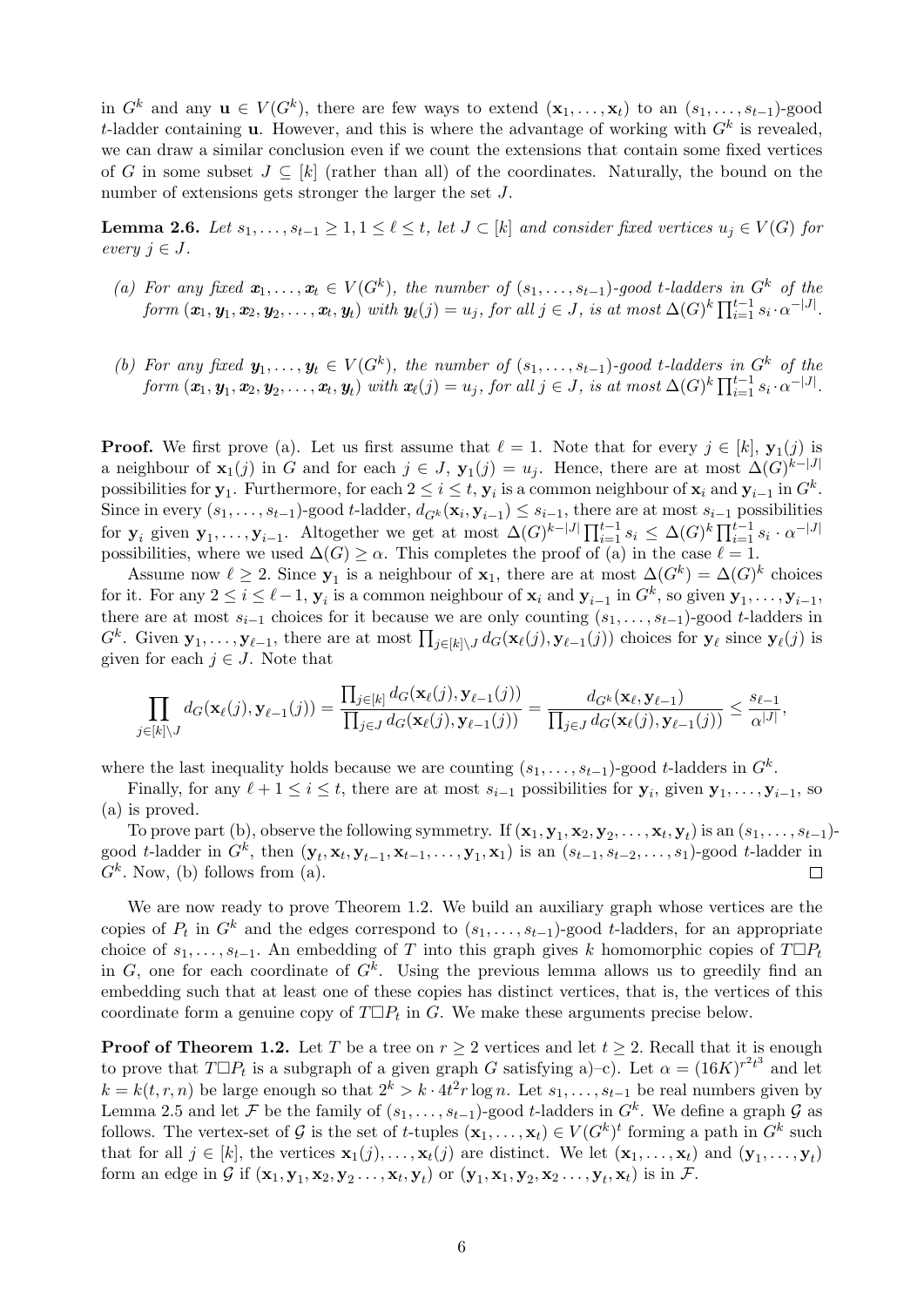The vertices of G correspond to paths of length  $t-1$  in  $G^k$ , so  $|V(\mathcal{G})| \leq |V(G^k)| \Delta(G^k)^{t-1} =$  $|V(G)|^k \Delta(G)^{k(t-1)} \leq n^k (K \alpha n^{1/2})^{k(t-1)}$ . Also, any element of F gives an edge in G and at most two elements of  $\mathcal F$  give the same edge, so

$$
|E(\mathcal{G})| \geq |\mathcal{F}|/2 \geq \frac{\alpha^{tk} n^{(t/2+1)k} \prod_{i=1}^{t-1} s_i}{2(4^{k+1} \log n^k)^{t-1}}.
$$

By successively removing vertices of degree less than  $\bar{d}(\mathcal{G})/2$  from  $\mathcal{G}$ , we obtain a non-empty subgraph  $H$  of  $G$  with

<span id="page-6-0"></span>
$$
\delta(\mathcal{H}) \ge \frac{1}{2}\bar{d}(\mathcal{G}) = \frac{|E(\mathcal{G})|}{|V(\mathcal{G})|} \ge \frac{(\alpha n^{1/2})^k \prod_{i=1}^{t-1} s_i}{2(4^{k+1}K^k \log n^k)^{t-1}}.
$$
\n(1)

Let  $w_1, w_2, \ldots, w_r$  be a 1-degenerate ordering of the vertices of T, that is, an ordering such that for all  $2 \le p \le r$ , there is a unique  $z < p$  with  $w_p w_z \in E(T)$ .

*Claim.* There exists an embedding of T into H which satisfies the following. Writing  $(\mathbf{x}_1^p)$  $_1^p$ ,  $\mathbf{x}_2^p$  $x_2^p, \ldots, \mathbf{x}_t^p$  $\binom{p}{t}$ for the vertex of H into which  $w_p$  is embedded, for every  $1 \le q < p \le r$  and  $1 \le i, \ell \le t$ , there are at most  $\frac{k}{(rt)^2}$  values of  $j \in [k]$  such that  $\mathbf{x}_{\ell}^p$  $\mathbf{r}_{\ell}^{p}(j) = \mathbf{x}_{i}^{q}$  $_i^q(j)$ .

Assume we are given the embedding as in the claim and let us show how it implies the theorem. For every  $1 \leq p \leq r$  and every  $j \in [k]$ , since  $(\mathbf{x}_1^p)$  $_1^p$ ,  $\mathbf{x}_2^p$  $\frac{p}{2}, \ldots, \mathbf{x}_t^p$  $t(t) \in V(\mathcal{H})$ , it follows that the vertices  $\mathbf{x}_1^p$  $_{1}^{p}(j),\mathbf{x}_{2}^{p}%$  $\frac{p}{2}(j), \ldots, \mathbf{x}_t^p$  $_t^p(j)$  form a path in G. Similarly, whenever  $w_p w_z \in E(T)$ , the vertices  $(\mathbf{x}_1^p)$  $_1^p$ ,  $\mathbf{x}_2^p$  $\mathbf{z}_2^p, \ldots, \mathbf{x}_t^p$  $\binom{p}{t}$  and  $\left(\mathbf{x}_1^q\right)$  $q_1^q, \mathbf{x}^q_2$  $\overset{\widetilde{q}}{2},\ldots,\mathbf{x}^q_t$  $_{t}^{q}$ ) form an edge in  $H$ , implying that  $(\mathbf{x}_{i}^{p})$  $\overline{P}_i^{\overline{p}}(j), \mathbf{x}_i^z(j)) \in E(G)$  for all  $i \in [t], j \in [k]$ . Hence, if for some  $j \in [k]$ , the vertices  $\mathbf{x}_i^p$  $i^p(i)$ ,  $1 \leq p \leq r, 1 \leq i \leq t$ , are all distinct, then they form a copy of  $T \Box P_t$  in G. The existence of such an index j follows by simple counting. Indeed, summing over all  $1 \leq p < q \leq r, 1 \leq i, \ell \leq t$ , there are at most  $\binom{r}{2}$  $\binom{r}{2}t^2\frac{k}{(rt)}$  $\frac{k}{(rt)^2}$  < k indices j for which the vertices  $\mathbf{x}_i^p$  $i^p(i)$ ,  $1 \leq p \leq r$ ,  $1 \leq i \leq t$  are not all distinct.

*Proof of Claim.* We iteratively find the desired embedding. We map  $w_1$  to an arbitrary vertex  $(\mathbf{x}_1^1,\ldots,\mathbf{x}_t^1) \in \mathcal{H}$ . Now, fix  $2 \leq p \leq r$  and suppose that for each  $1 \leq q \leq p-1$ ,  $(\mathbf{x}_1^q)$  $\overline{A}_1^q, \ldots, \overline{A}_t^q$  $\binom{q}{t}$  has already been found. Let  $1 \leq z < p$  be the unique index such that  $w_p w_z \in E(T)$ . We choose  $(\mathbf{x}_1^p)$  $\mathbf{r}_1^p, \ldots, \mathbf{x}_t^p$  $_t^p$  to be a suitable neighbour of  $(\mathbf{x}_1^z \ldots, \mathbf{x}_t^z)$  in H. For any  $1 \le q \le p-1, 1 \le i, \ell \le t$  and  $J \subset [k]$  of size  $\lceil k/(rt)^2 \rceil$ , Lemma [2.6](#page-5-2) shows that  $(\mathbf{x}_1^z, \ldots, \mathbf{x}_t^z)$  has at most  $\frac{2\Delta(G)^k \prod_{i=1}^{t-1} s_i}{\alpha^{\lceil k/(rt)^2 \rceil}}$  $\frac{\alpha^{k/(rt)} \prod_{i=1} s_i}{\alpha^{k/(rt)^2}}$  neighbours  $(\mathbf{x}_1^p)$  $i_1^p, \ldots, \mathbf{x}_t^p$  $_t^p$ ) in H with  $\mathbf{x}_\ell^p$  $\mathbf{r}_{\ell}^{p}(j) = \mathbf{x}_{i}^{q}$  $i_j^q(j)$  for all  $j \in J$ . Summing over all choices for  $q, i, \ell$  and  $J$ , we find that the number of neighbours of  $(\mathbf{x}_1^z, \ldots, \mathbf{x}_t^z)$  that are not suitable is at most

$$
\begin{aligned} t^2r2^k\cdot\frac{2\Delta(G)^k\prod_{i=1}^{t-1}s_i}{\alpha^{\lceil k/(rt)^2\rceil}} &\leq 2t^2r\frac{(2K\alpha n^{1/2})^k\prod_{i=1}^{t-1}s_i}{\alpha^{\lceil k/(rt)^2\rceil}}\leq 2t^2r\frac{(\alpha n^{1/2})^k\prod_{i=1}^{t-1}s_i}{(16K)^{k(t-1)}}\\ &\leq \frac{4t^2r(\log n^k)^{t-1}}{2^{k(t-1)}}\cdot\frac{(\alpha n^{1/2})^k\prod_{i=1}^{t-1}s_i}{2(4^{k+1}K^k\log n^k)^{t-1}}&<\delta(H), \end{aligned}
$$

where in the second inequality we used that  $\alpha^{[k/(rt)^2]} \ge (16K)^{kt}$  and in the last inequality we used  $2^k > 4t^2rk\log n$  as well as [\(1\)](#page-6-0). It follows that  $(\mathbf{x}_1^z, \ldots, \mathbf{x}_t^z)$  has a suitable neighbour in  $\mathcal{H}$ , proving the claim.  $\Box$ 

# 3 Concluding remarks

We conjecture the following generalization of Theorem [1.2.](#page-1-1)

<span id="page-6-1"></span>**Conjecture 3.1.** For any two trees  $T$  and  $S$  (each with at least one edge), there exist positive real numbers c and C such that

$$
cn^{3/2} \le \text{ex}(n, T \square S) \le Cn^{3/2}.
$$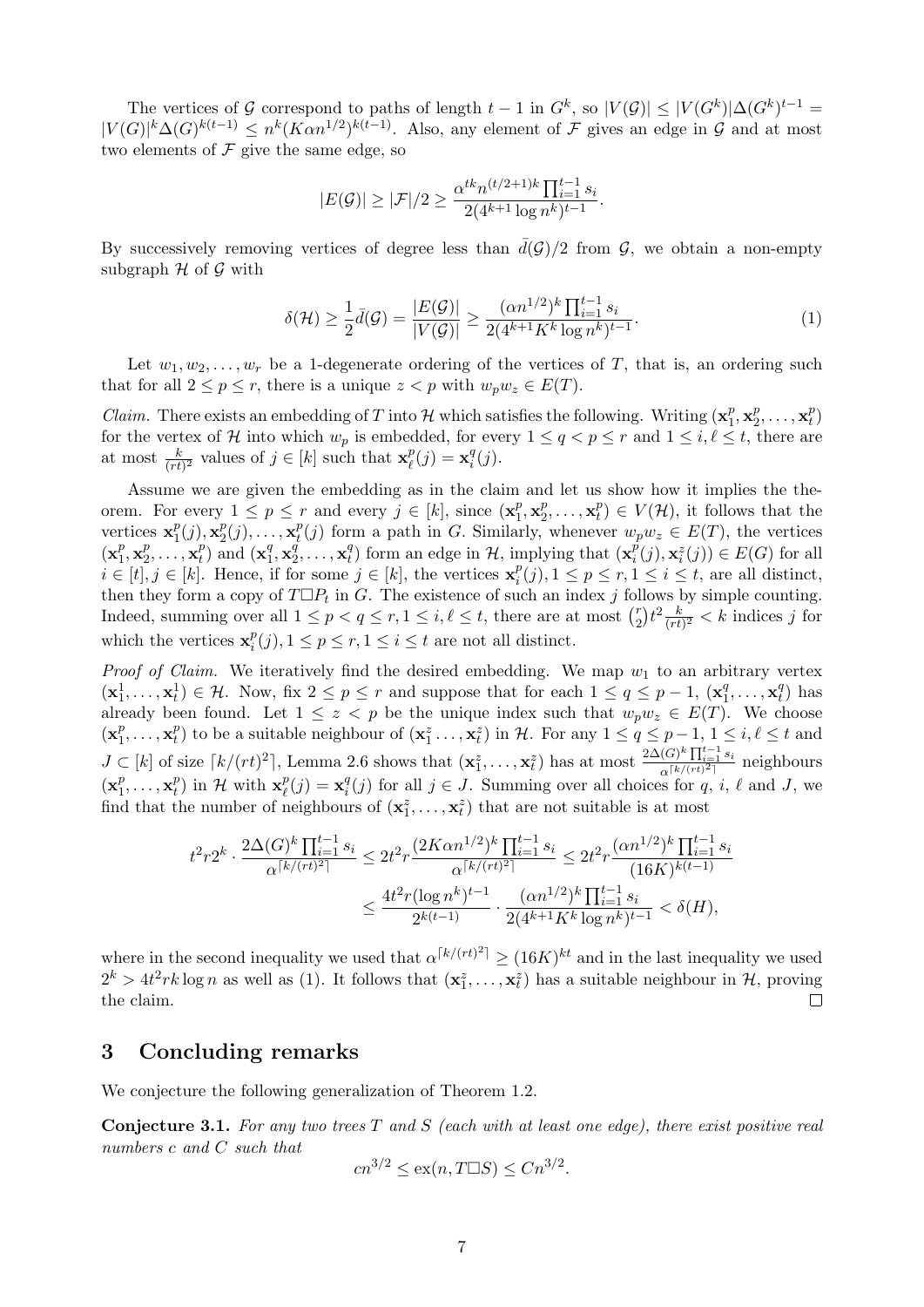Note that if T and S are trees, then  $T\Box S$  is 2-degenerate. This observation provides some evidence towards Conjecture [3.1](#page-6-1) since the conjecture of Erdős [\[7\]](#page-8-12), mentioned in the introduction, asserts that if H is an r-degenerate bipartite graph, then  $ex(n, H) = O(n^{2-1/r})$ .

It would also be very interesting to study grids of higher dimension. For positive integers  $d$ and t, the d-dimensional grid  $F_t^{(d)}$  has vertex set  $[t]^d$  with two vertices joined by an edge if they differ in exactly one coordinate and in that coordinate they differ by exactly one. Since  $F_t^{(d)}$  $t^{(a)}$  is d-degenerate, the following conjecture is natural.

**Conjecture 3.2.** For any positive integers  $d$  and  $t$ , there is a constant  $C$  such that

$$
\operatorname{ex}(n, F_t^{(d)}) \le Cn^{2-1/d}.
$$

It is likely that this bound is not tight and can be improved. On the other hand, there is the probabilistic lower bound  $\mathrm{ex}(n, F_t^{(d)}) = \Omega(n^{2-\frac{t^d-2}{(t^d-t^{d-1})d-1}})$ , which is close to  $n^{2-1/d}$  when t is large.

It would also be interesting to determine the correct dependence of  $ex(n, F_t)$  on t. Our proof implies that the Turán number of  $F_t$  is at most  $e^{O(t^5)}n^{3/2}$ . On the other hand, the following construction shows that  $ex(n, F_t) \geq ct^{1/2}n^{3/2}$ . Let  $G_0$  be a  $C_4$ -free graph with  $\frac{n}{t-1}$  vertices and about  $(\frac{n}{t-1})^{3/2}$  edges. Let G be the  $(t-1)$ -blowup of  $G_0$ . Then G is an n-vertex graph and  $e(G) \approx (t-1)^2(\frac{n}{t-1})^{3/2} \ge ct^{1/2}n^{3/2}$ . We claim that G does not contain a  $t \times t$  grid. Indeed, since  $G_0$  is  $C_4$ -free, any 4-cycle in G must have an opposite pair of vertices which come from the same vertex of  $G_0$ . It is known (see, e.g. [\[19\]](#page-8-13)) that if a diagonal is placed in each unit square of a  $t \times t$ grid, then there is a path along these diagonals from one side of the grid to the opposite side (i.e. either from top to bottom or from left to right). Note that this path contains at least t vertices of the grid. Hence, a  $t \times t$  grid in G would have to contain at least t vertices which come from the same vertex in  $G_0$ , showing that such a grid cannot be found in  $G$ .

Finally, we remark that we can apply the tensor power trick similarly as it is done in this paper to another extremal problem (i.e., working directly with the k-th power rather than with the original graph/hypergraph). This problem asks to determine the asymptotics of the Turán number of the *r*-uniform hypergraph  $K_{2,t}^{(r)}$  whose vertex set consists of disjoint sets  $X, Y_1, \ldots, Y_t$ , where  $|X| = 2$  and  $|Y_1| = \cdots = |Y_t| = r - 1$ , and whose edge set is  $\{\{x\} \cup Y_i : x \in X, 1 \le i \le t\}.$ However, for that problem, there is a different proof which does not require tensorization, see [\[4\]](#page-7-5) for more details. It would be interesting to find other instances where the tensor power technique can be applied in a similar way.

#### References

- <span id="page-7-0"></span>[1] N. Alon, M. Krivelevich, and B. Sudakov, Tur´an numbers of bipartite graphs and related Ramsey-type questions, Combinatorics, Probability and Computing, 12, 09 2003.
- <span id="page-7-3"></span>[2] N. Alon and I. Z. Ruzsa, Non-averaging subsets and non-vanishing transversals, Journal of Combinatorial Theory, Series A, 86(1):1–13, 1999.
- <span id="page-7-4"></span>[3] G. R. Blakley and P. Roy, A Hölder type inequality for symmetric matrices with nonnegative entries, Proceedings of the American Mathematical Society, 16(6):1244–1245, 1965.
- <span id="page-7-5"></span>[4] D. Bradač, L. Gishboliner, O. Janzer, and B. Sudakov, Asymptotics of the hypergraph bipartite Turán problem, *preprint*, 2022.
- <span id="page-7-1"></span>[5] D. Clemens, M. Miralaei, D. Reding, M. Schacht, and A. Taraz, On the size-Ramsey number of grid graphs, Combinatorics, Probability and Computing, 30(5):670–685, 2021.
- <span id="page-7-2"></span>[6] D. Conlon, R. Nenadov, and M. Trujić, On the size-Ramsey number of grids,  $arXiv$  preprint arXiv:2202.01654, 2022.